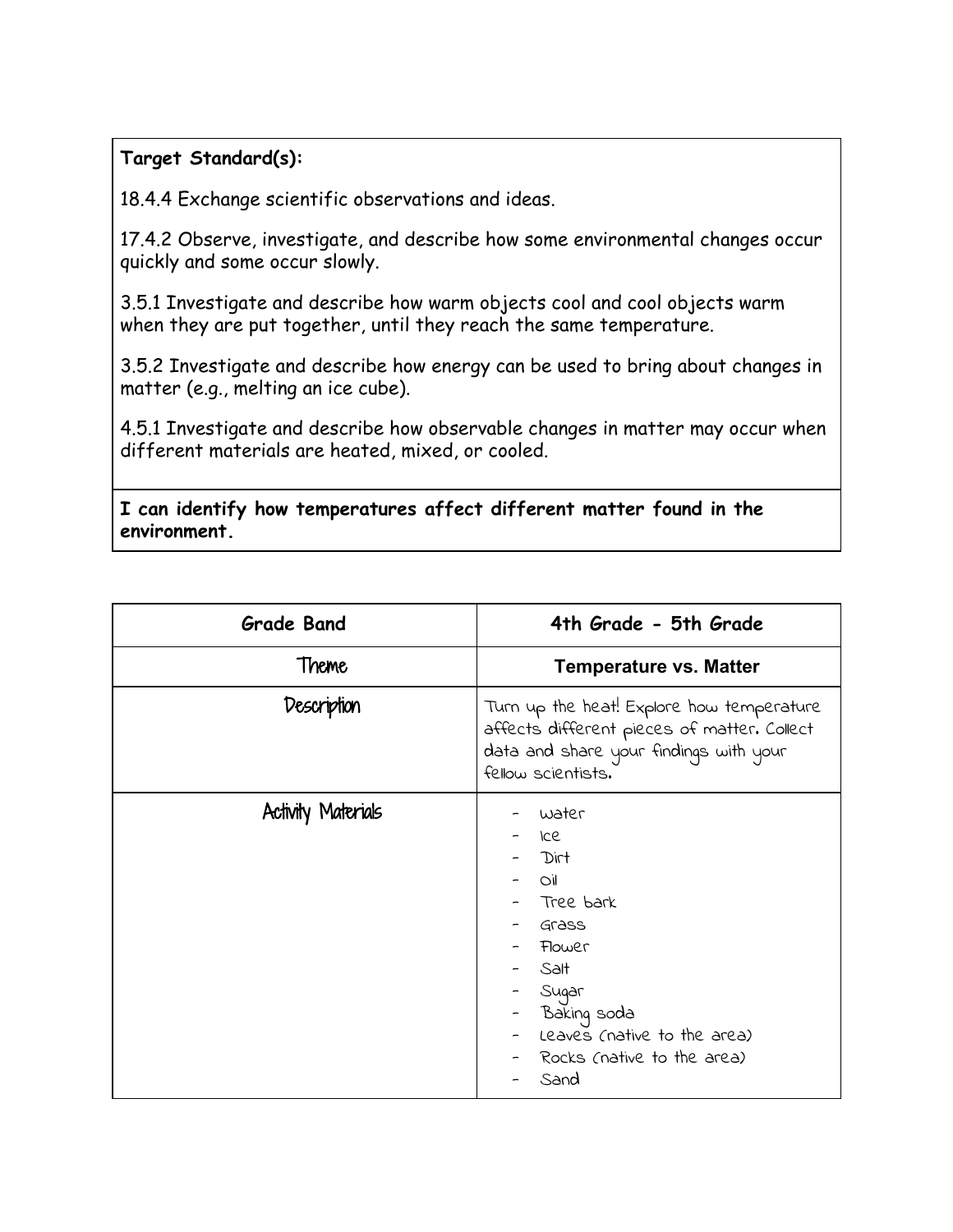|                | Natural soil (native to the area)<br>Dropper<br>Flat stovetop or burner<br>*** Adult supervision required                                                                                                                                                    |
|----------------|--------------------------------------------------------------------------------------------------------------------------------------------------------------------------------------------------------------------------------------------------------------|
| Activity Setup | Provide each student with an exploration<br>map. Click here to download the Exploration<br>Map                                                                                                                                                               |
|                | Provide students with the matter materials                                                                                                                                                                                                                   |
|                | Provide each student with access to a flat<br>stovetop or burner + adult supervision                                                                                                                                                                         |
|                | Math Connection: In order to conduct a fair<br>test all items must be measured and equal.<br>Teachers may prepare items so they are<br>pre-measured for students or require that<br>students measure each item and convert<br>between milliliters and grams. |
|                | *** Adult supervision is required.                                                                                                                                                                                                                           |
| Exploration    | Students will choose the amount of heat<br>each item receives. This can be specific<br>such as heating the surface to 200 degrees<br>or a specific heat setting on the stovetop or<br>purner.                                                                |
|                | Students will place each item on a flat<br>stovetop and set their timer. At 1, 3, and 5<br>minutes, students will record how the<br>matter has reacted to the heat.                                                                                          |
|                | with the current template, students can<br>choose to increase the heat throughout the<br>experiment and record results.                                                                                                                                      |
|                | once students have tested each item on<br>the stovetop/burner and recorded results,<br>they will discuss to synthesize their data.                                                                                                                           |
|                | Students will analyze and record their<br>conclusions with the final sheet of the                                                                                                                                                                            |